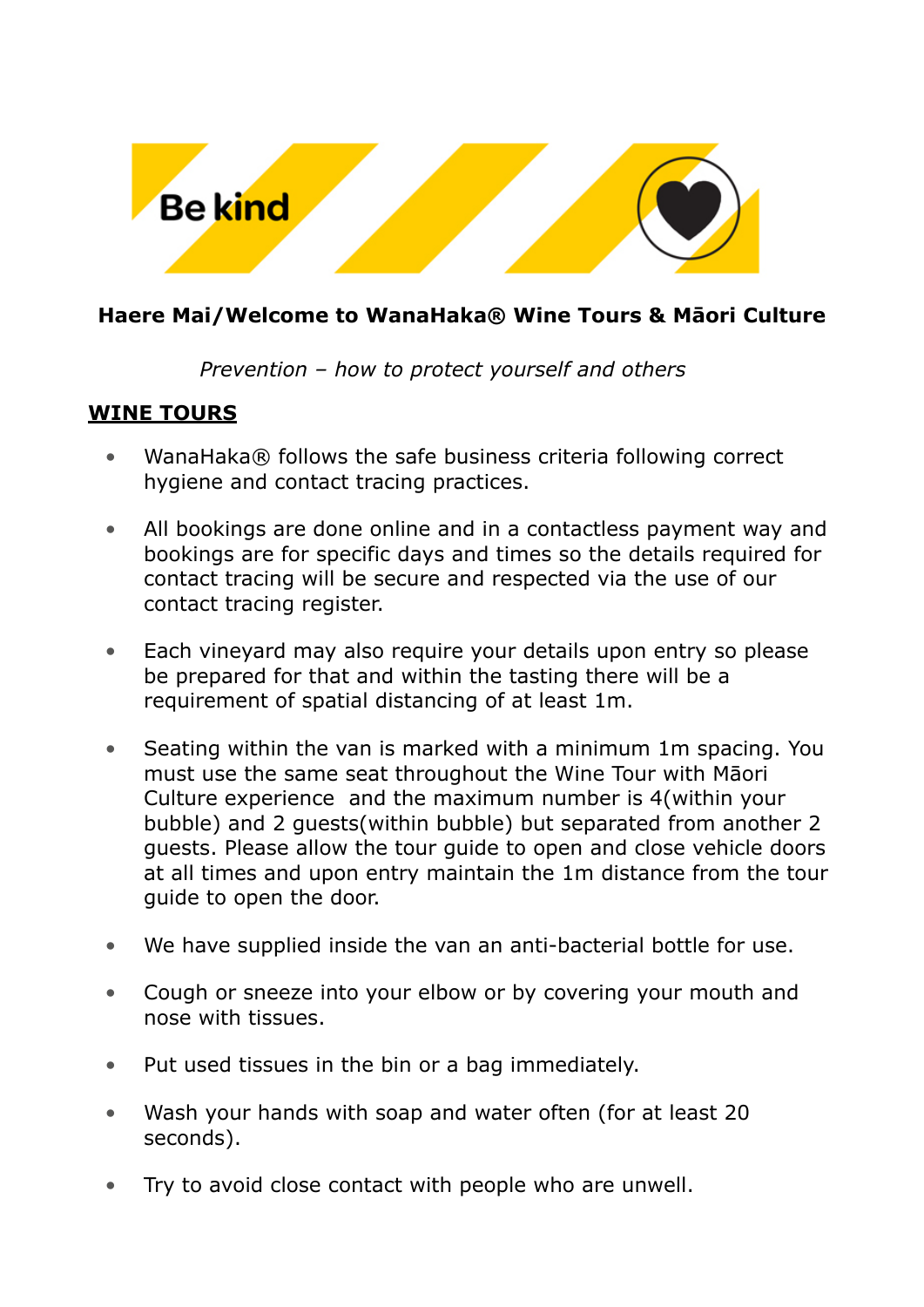- Don't touch your eyes, nose or mouth if your hands are not clean.
- Avoid personal contact, such as kissing, sharing cups or food with sick people.
- We will clean and disinfect frequently touched surfaces and objects, such as door entry.
- Stay home if you feel unwell.
- Call Healthline on 0800 358 5453 if you have any symptoms and have been recently been overseas or have been in close contact with someone confirmed with COVID-19.
- We will respect your physical distancing and can welcome you without the Hongi and this will be maintained.
- We have heightened the level of our cleaning protocols.
- If you require disinfectant spray to wipe down contact areas after use please let us know.
- We all have a part to play, including you and thanks for your support.

## **MĀORI WELCOME**

- WanaHaka® follows the safe business criteria following correct hygiene and contact tracing practices.
- All bookings are done online and in a contactless payment way and bookings are for specific days and times so the details required for contact tracing will be secure and respected via the use of our contact tracing register.
- As you arrive to the meeting point please stand at the coloured marked cones which will be 2m apart.
- There is anti bacterial bottles available for your use.
- As I start the Wero/Challenge I will be approximately 30 m away, and will finish about 5m away from you and hold my position from there.
- Unfortunately certain parts of the Māori Welcome will not be delivered-Hongi/greeting as it is within the safe distance.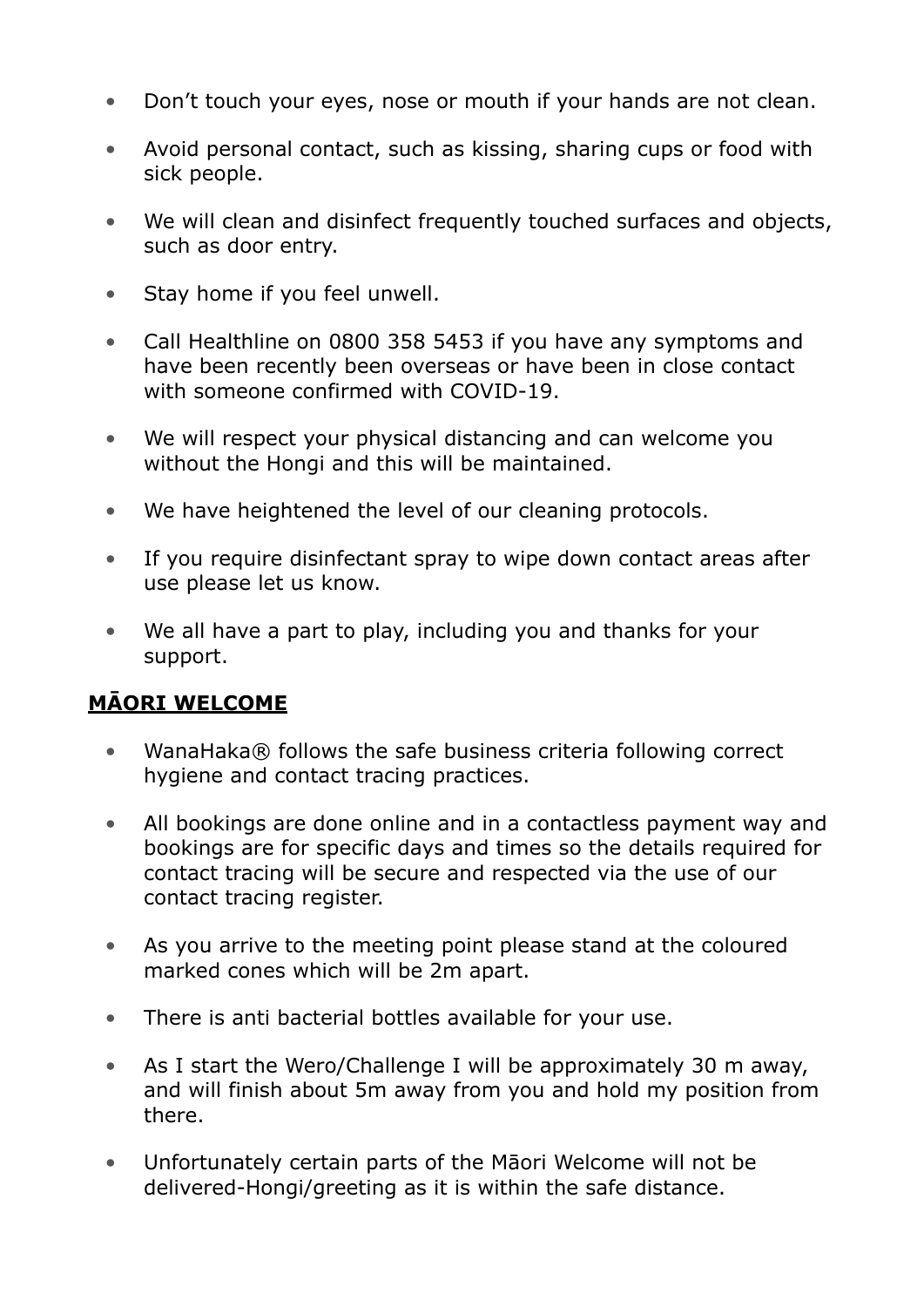- The Haka and Māori history and remaining elements of the Māori Welcome will be delivered as the safety distancing can and will be maintained.
- Cough or sneeze into your elbow or by covering your mouth and nose with tissues.
- Put used tissues in the bin or a bag immediately.
- Wash your hands with soap and water often (for at least 20 seconds).
- Try to avoid close contact with people who are unwell.
- Don't touch your eyes, nose or mouth if your hands are not clean.
- Avoid personal contact, such as kissing, sharing cups or food with sick people.
- We will clean and disinfect frequently touched surfaces and objects, such as door entry.
- Stay home if you feel unwell.
- Call Healthline on 0800 358 5453 if you have any symptoms and have been recently been overseas or have been in close contact with someone confirmed with COVID-19.
- We all have a part to play, including you and thanks for your support.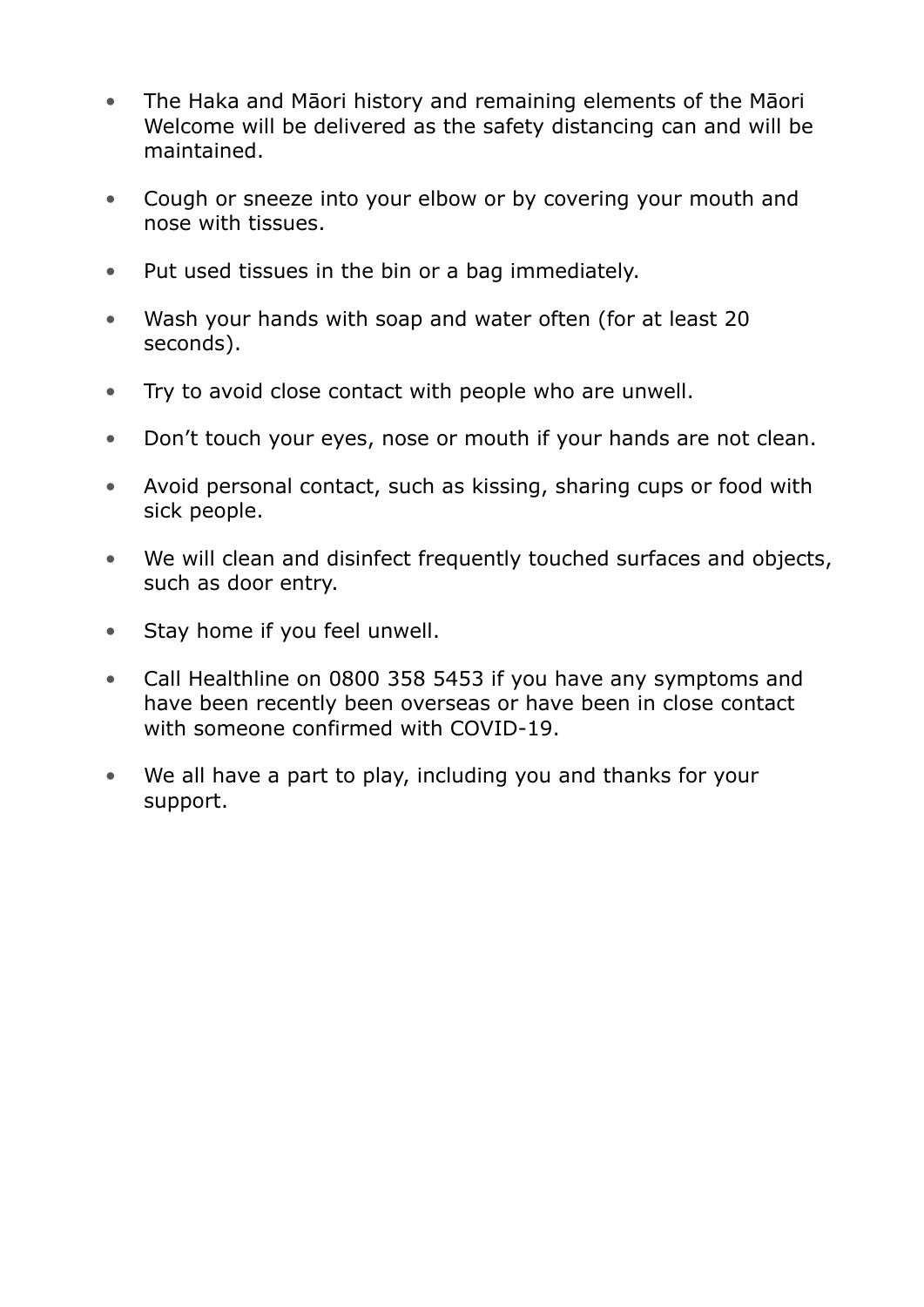## **STRATEGIES AND GUIDELINES**

## **1. Contact Tracing**

As all booking records are done online we will have the ability to facilitate contact tracing.

This will include the person's name (first and last) and at least two of the following from all clients and others who physically interact with your business premises or people (vineyards who come on-site etc):

- an email address,
- mobile or home phone number and
- residential address.

It is preferable to maintain a mobile phone number for immediate and quick contact tracing. Double check all numbers provided.

We will record if a client is part of a 'group'. This is key for good contact tracing.

We must be able to trace client contacts through our operation – ensure we highlight instances where contact between people is less than one metre.

Remember our aim is to support efficient contact tracing. Expectations of good practice on this topic may change – we will keep this guideline up to date as frequently as applicable.

Included COVID-19 protocols and responsibilities in our safety briefings. Ensuring:

- maintaining spacing
- not sharing personal items such as phones, cameras, drink bottle, food
- general hygiene expectations washing hands, cough/sneeze etiquette

• We will communicate this during our booking and sign-in processes and could remind you again during any follow-up communications.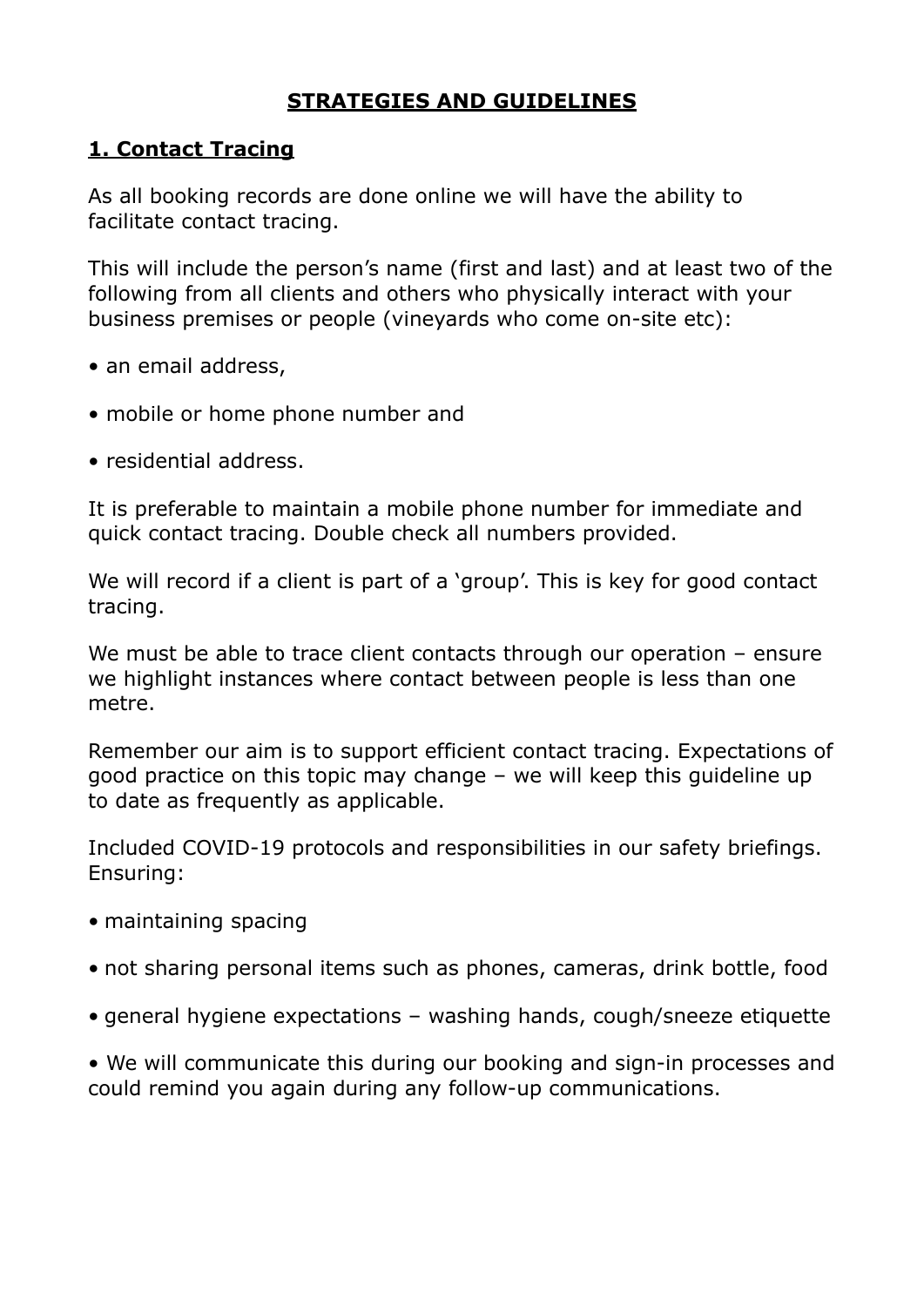## **2. Clients**

• Maintain minimum one metre spacing between staff, clients and groups. This will involve leaving some seats empty.

• We may need to allocate seats and establish loading and unloading protocols e.g. enter through the front of the bus and exit though the back.

• Remember that personal belongings can transmit COVID-19 too – ensure you know how they are being transported e.g. clients hold on to their bags, or bags are stowed in a specified area.

• Clean touch points between clients/groups, including baggage storage areas.

• Clean touch points if changing drivers – including steering wheel, indicator and light controls, dashboard components such as stereos, door handles and seat belts.

• We can choose to ask clients to wash their hands before entering the vehicle. We also will provide hand sanitiser.

## **3. Activity procedures**

The procedures we follow when conducting the activity itself are where managing physical distancing and communal touch points requires careful thought.

If we cannot eliminate the risks, we will mitigate them using the Hierarchy of Controls.

• physical barriers to transmission e.g. Perspex barriers at customer service points.

- removing/not using adjacent seats.
- physically marking places where people can stand or where they cannot.

• clearly briefing people on where they can stand and where they cannot.

• having fewer people in that place/doing that activity at a time.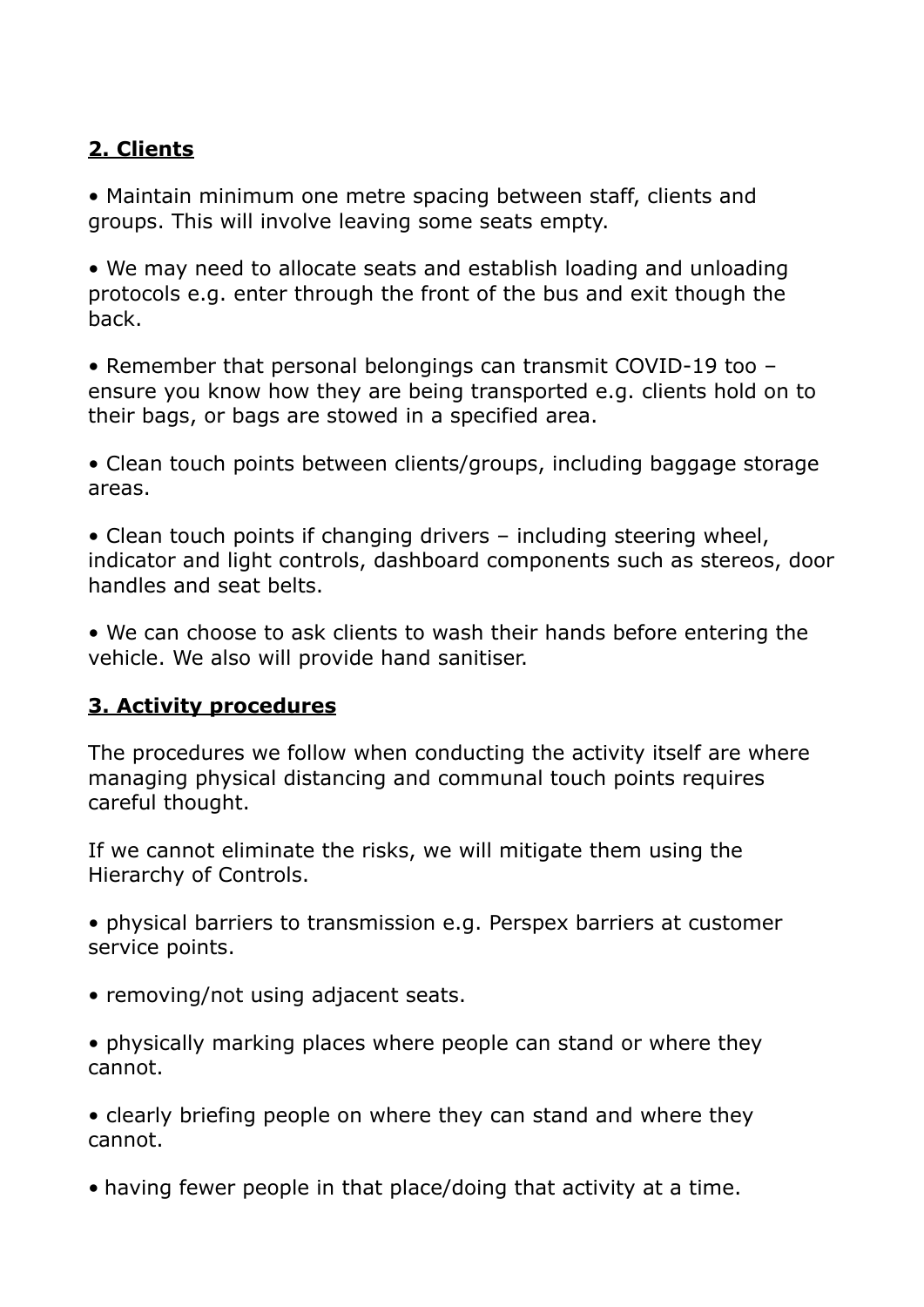• designing a 'turn by turn' experience rather than one where people stand and wait together e.g. having clients stand in a well-spaced line until signalled to come into the vineyard for their tasting.

• Use dedicated staff to client groups rather than having multiple staff interact with each group?

• We could utilise a barrier like those in supermarkets?

## **4. Food & Tastings**

At the vineyards serving food and beverages as part of your experience it must be managed within physical distancing requirements. The golden rule is to observe the three S's:

Seated – ensure your clients are not moving around when eating (to maintain physical distancing)

Separate – ensure there is at least one metre space between clients or groups while eating

Single server – if serving food, try to have one staff member serve one client or group. If you need to serve more than one client, you must wash your hands between serving.

• buffet arrangements are not suitable, consider things such as issuing pre- packed lunches

• heighten your normal food preparation hygiene protocols and cleaning procedures. Wear gloves and masks.

## **5. Safety equipment**

Identify which pieces or parts of safety equipment come into close contact with staff or clients and determine how often they need to be cleaned or changed to prevent COVID-19 transmission. Consider items such as:

- warm clothing
- seatbelts /buckles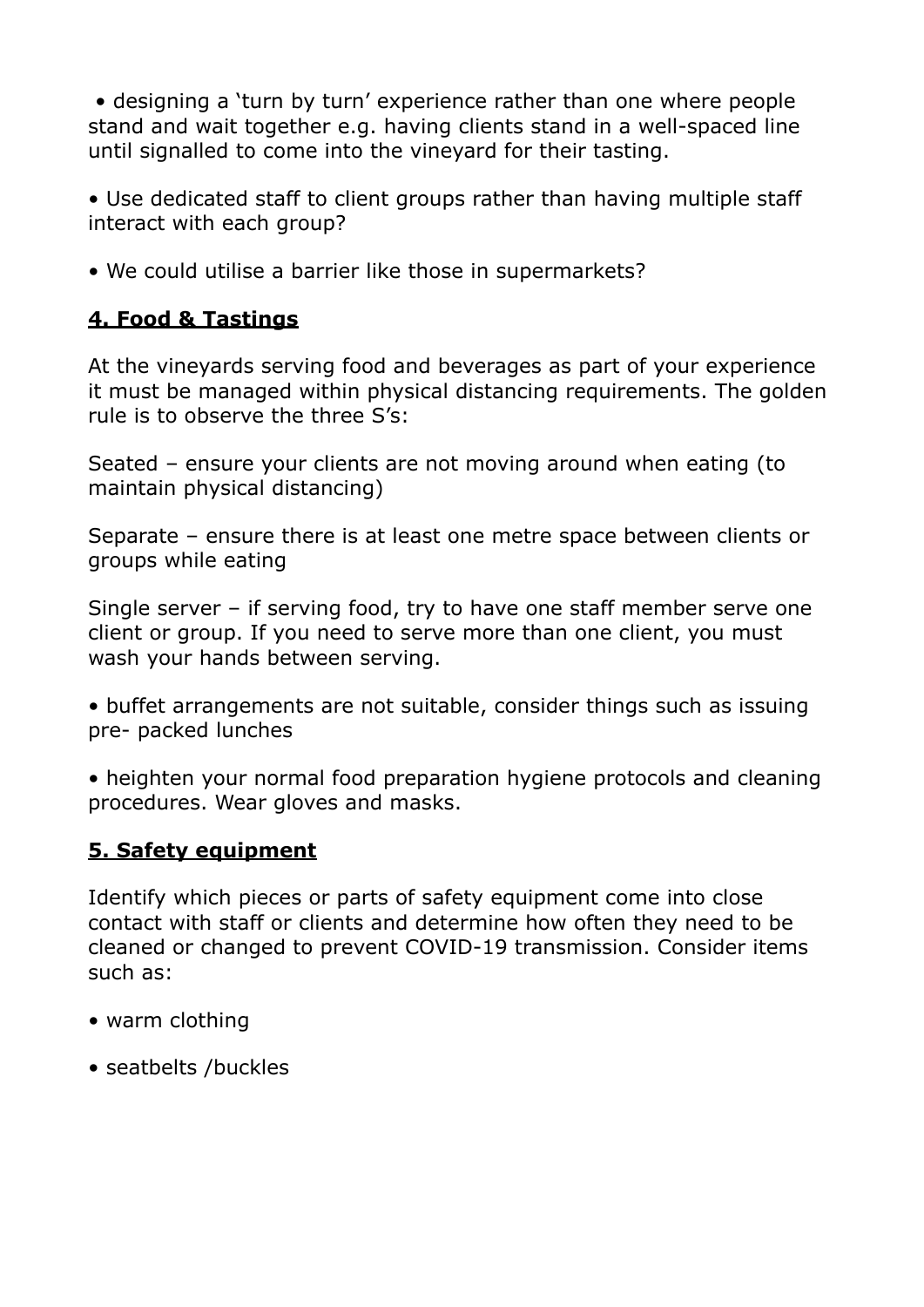## **COVID-19 exposure response**

## **6. Plan**

If a guest shows symptoms of COVID-19 while participating on a wine tour or Māori culture experience or becomes a confirmed or probable COVID-19 case and has been at our workplace while potentially infectious.

There are standard processes that must be followed, they are outlined here. Include details such as:

• As per our booking form and contact tracing sheet we will be able to analyse exactly where they were during the time we had together.

• The vineyards will be notified immediately of the occurrence and thorough cleaning protocols will be implemented on the vehicle travelled in for the wine tour.

• As per the contact tracing sheet and booking form any other relevant guests will be notified immediately of the occurrence via their contact details submitted in the booking form or the contact tracing sheet.

 • The impact of new controls put in place here are to eliminate or minimise the COVID-19 risk for all WanaHaka® guests.

• PPE requirements e.g. first aid kits we understand the expectations of controls and PPE use in emergency situations.

• that fears of COVID-19 infection do not undermine appropriate response to first aid or other emergency scenarios.

## **7. Review and improve**

Part of having good health and safety management for COVID-19 is evaluating and reviewing the effectiveness of the measures you put in place. Your safety plan must set out:

• We will evaluate the effectiveness of these contrals by review and reassess procedures and communication with clients following their experiences as to how they feel.

• Review will be through communication with guests on experiences.

• The reviews will allow us to assess the success of the protocols followed and provide further information for improvement.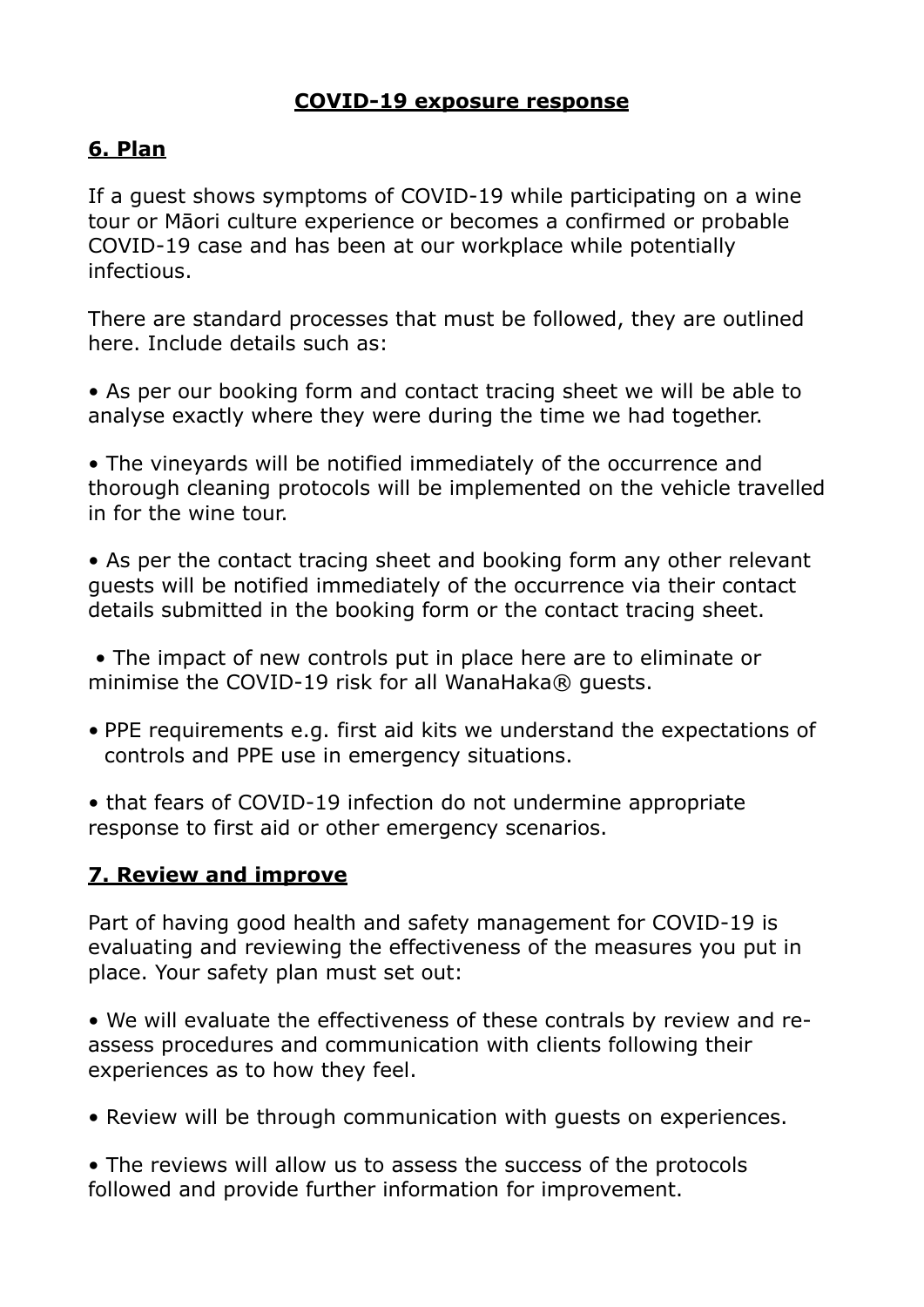In addition, the COVID-19 pandemic is an evolving situation – We will every 4 weeks re-assess the protocols implemented and the success of them and make changes as required. We will review client feedback.

Different Alert Levels require expect different risk management. The guidance in this document is designed for Alert Level 2.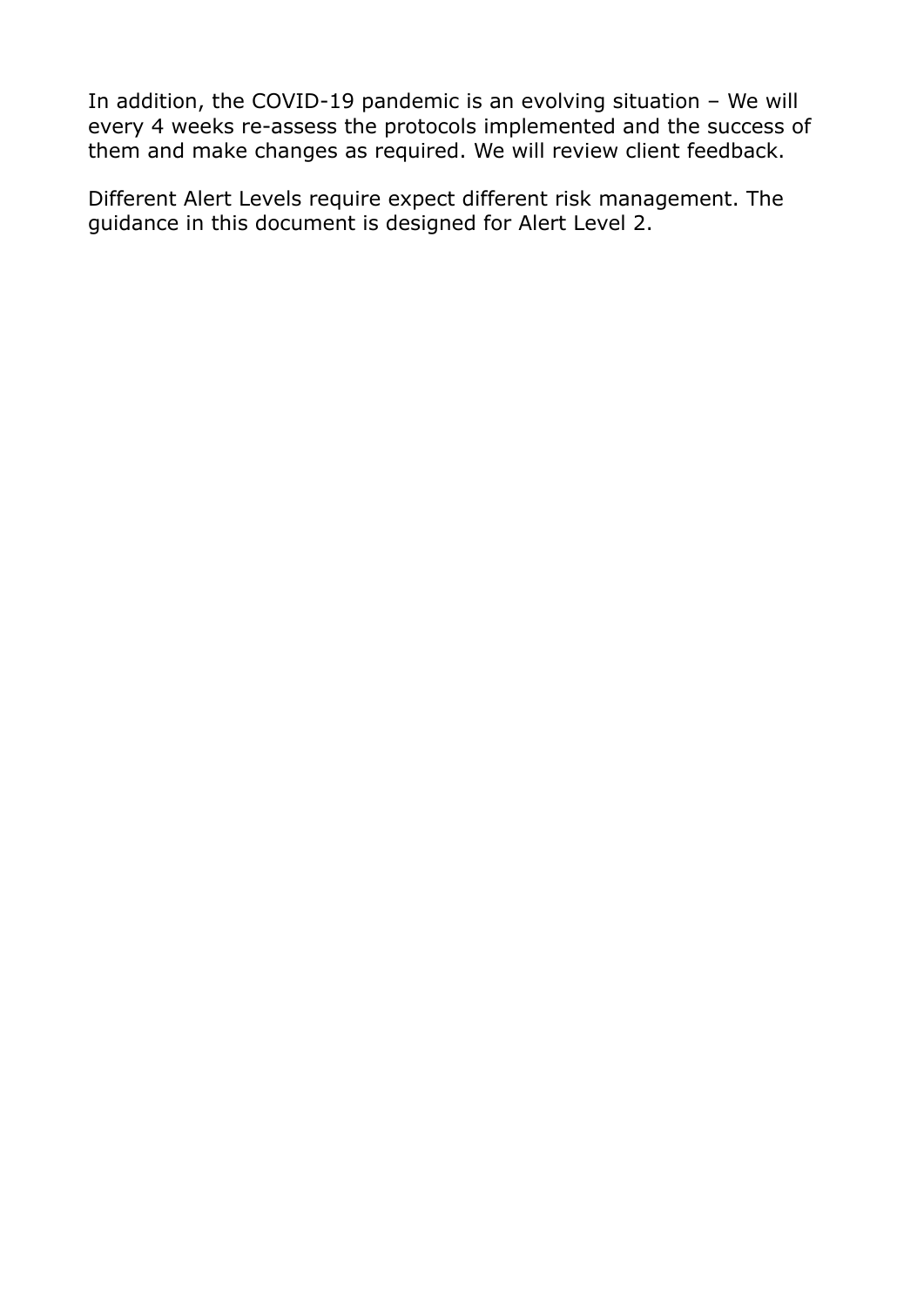## This business follows **correct hygiene** and **contact tracing** practices to fight against COVID-19

We can operate because we comply with the New Zealand Government's health measures for Alert Level 3.

## **Physical distancing**

- At all times, we make sure: all our staff are
- spaced apart visitors are at least 2 metres apart.



### **Contact tracing** We record the

movements of all our staff and visitors We will ask you to sign our contact tracing register.

This ensures that we can get in touch with everyone who may have been in contact with someone who later shows symptoms of COVID-19.



## **Correct hygiene practices**

- We wash and dry our hands thoroughly and regularly
- We regularly disinfect and clean surfaces and objects.

#### **Contactless payment and delivery/ collection**

- Our customers pay online or over the phone where possible
- We use contactless delivery to make sure there is no
- physical contact If customers collect items from us, we always maintain physical distancing.



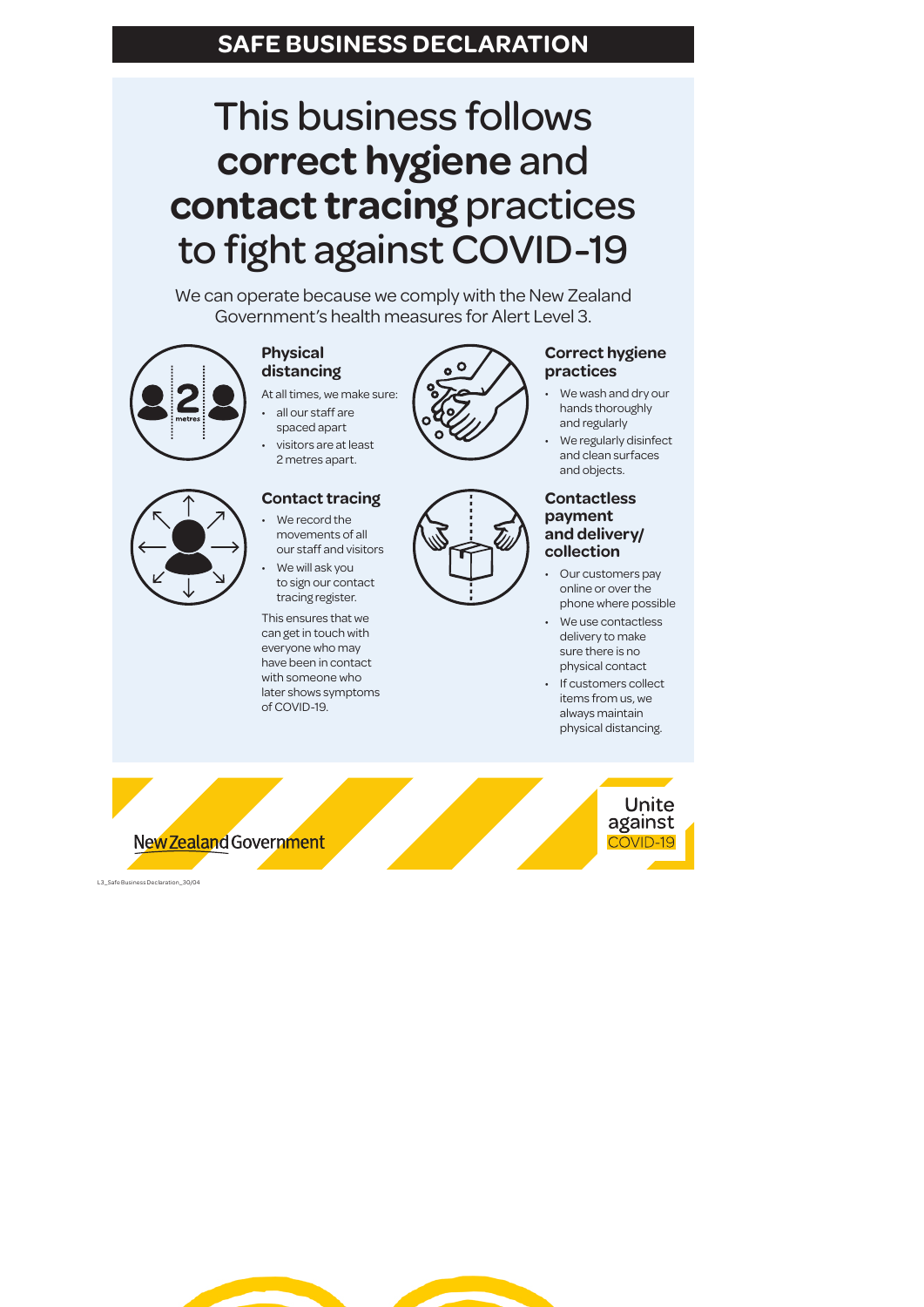## **CONTACT TRACING REGISTER**

**Business name:** 

We require **ALL** people on these premises to exercise the strictest precautions possible to help avoid the transmission of COVID-19.



Please sign the register form (underneath this coversheet) which acknowledges:

- You do not have any symptoms associated with COVID-19 (e.g. fever, cough, sore throat, shortness of breath, sneezing/runny nose or loss of sense of smell)
- You do not have COVID-19 nor are you awaiting the results from being tested for COVID-19
- You have not been in contact with any known or suspected cases of COVID-19 in the past 14 days
- You have not returned, or been in contact with anyone else who has returned, from overseas in the past 14 days.



L3\_Contact Tracing Reg-Cover\_30/04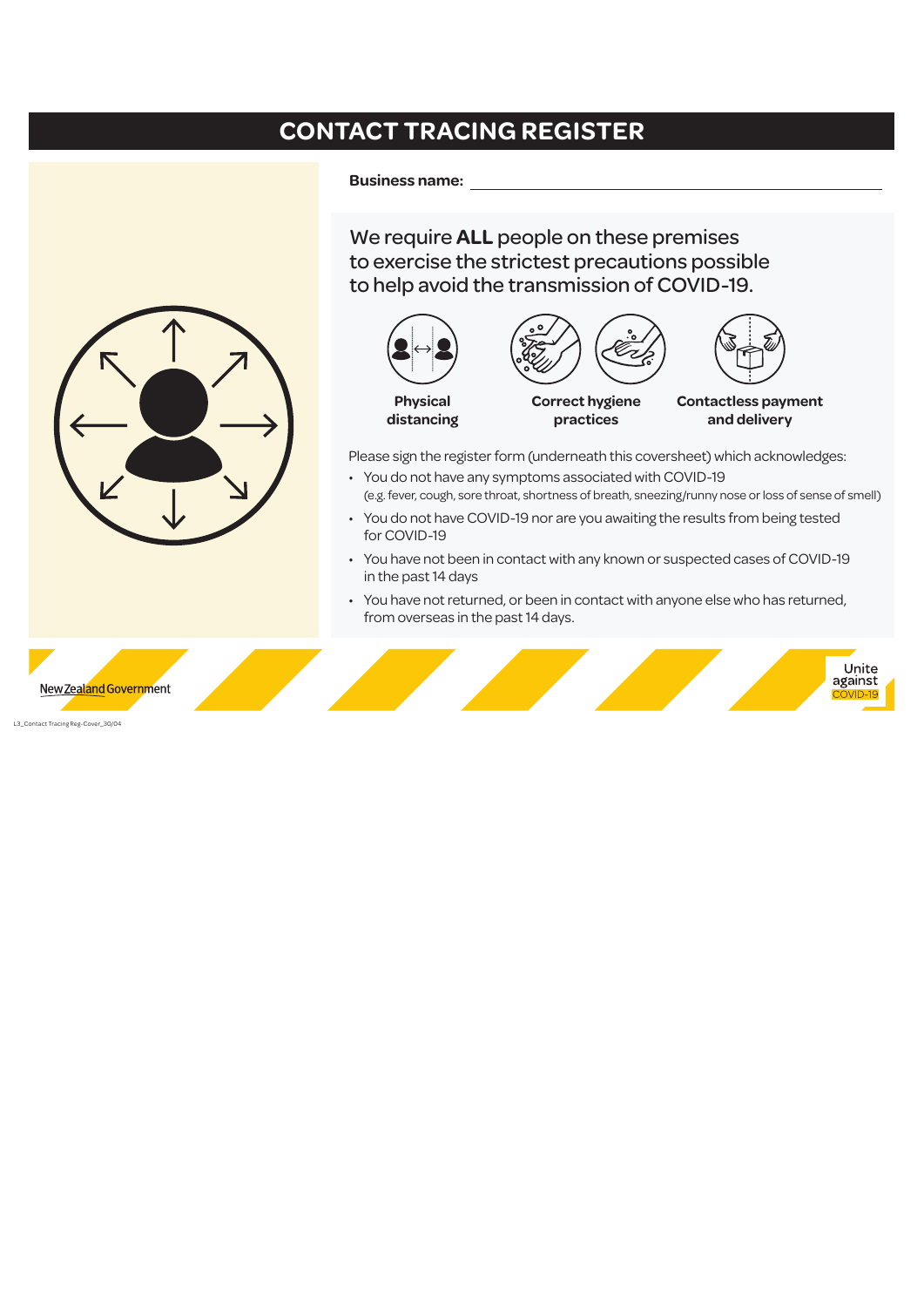

## Washing and drying your hands kills the virus

**Wash often. Use soap. 20 seconds. Then dry.**  This kills the virus by bursting its protective bubble.

Find out more at **Covid19.govt.nz**

New Zealand Government

Unite<br>against COVID-19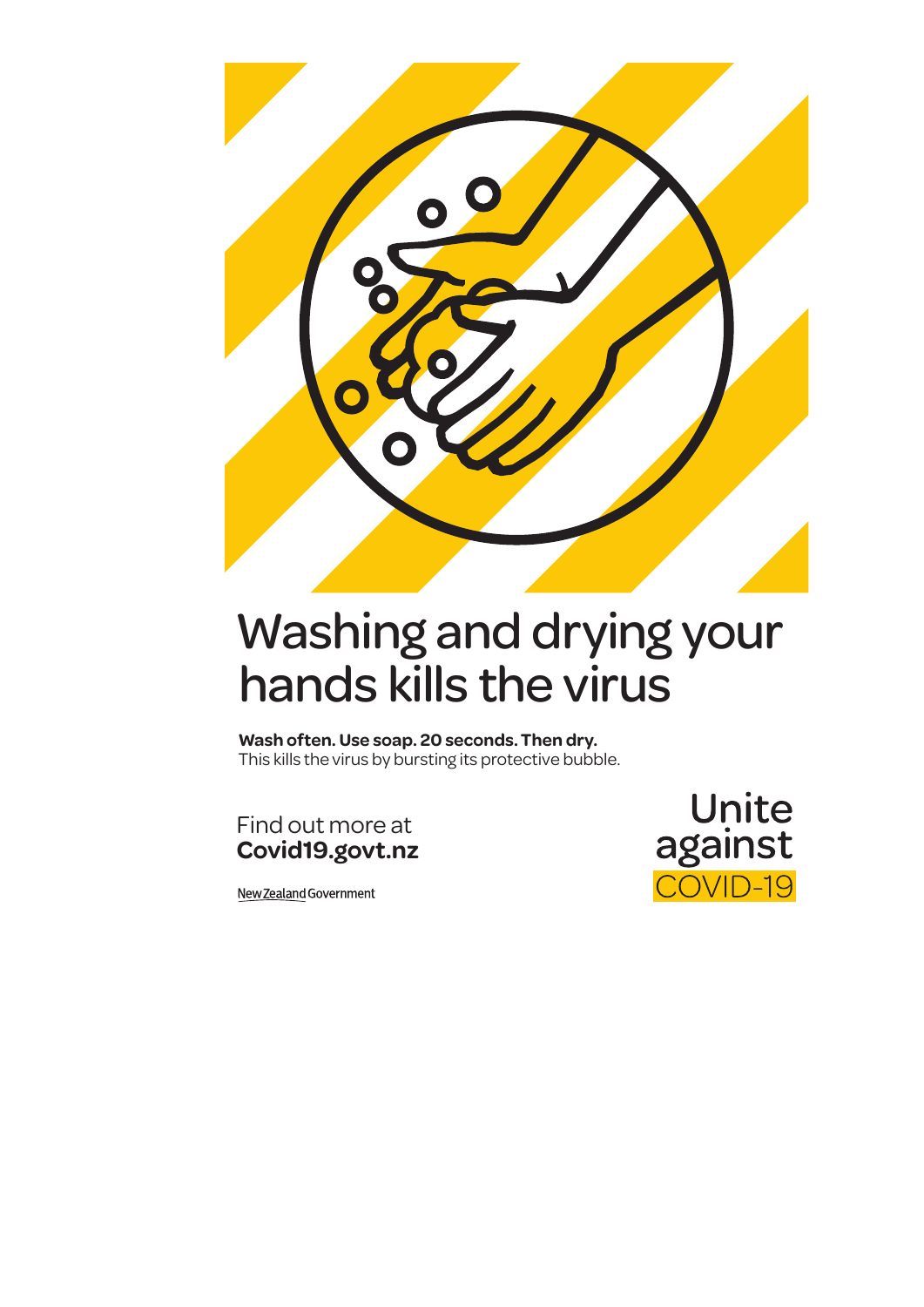

New Zealand Government

L3\_2m Distance\_30/04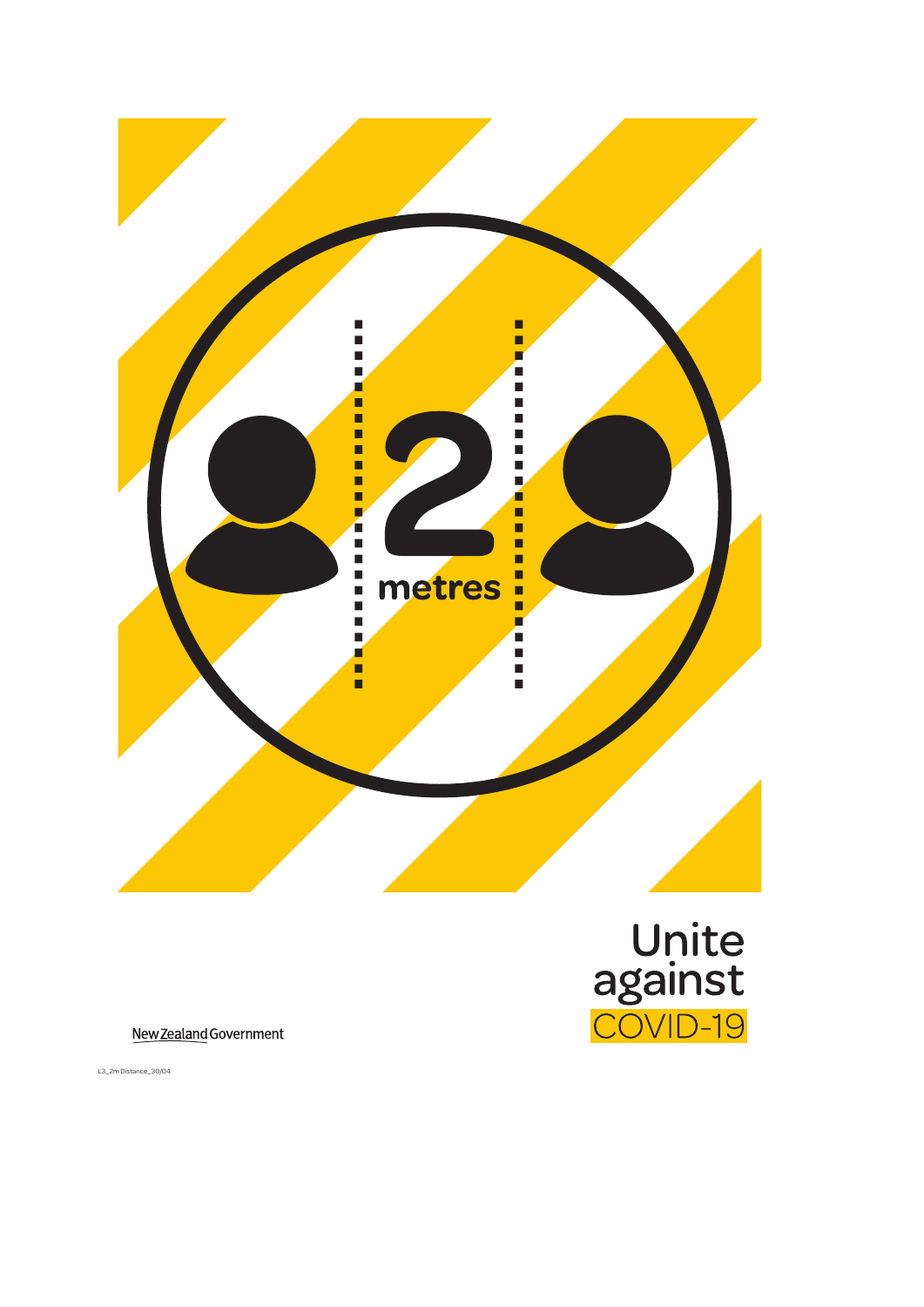

New Zealand Government

L3\_Waiting 2m\_30/03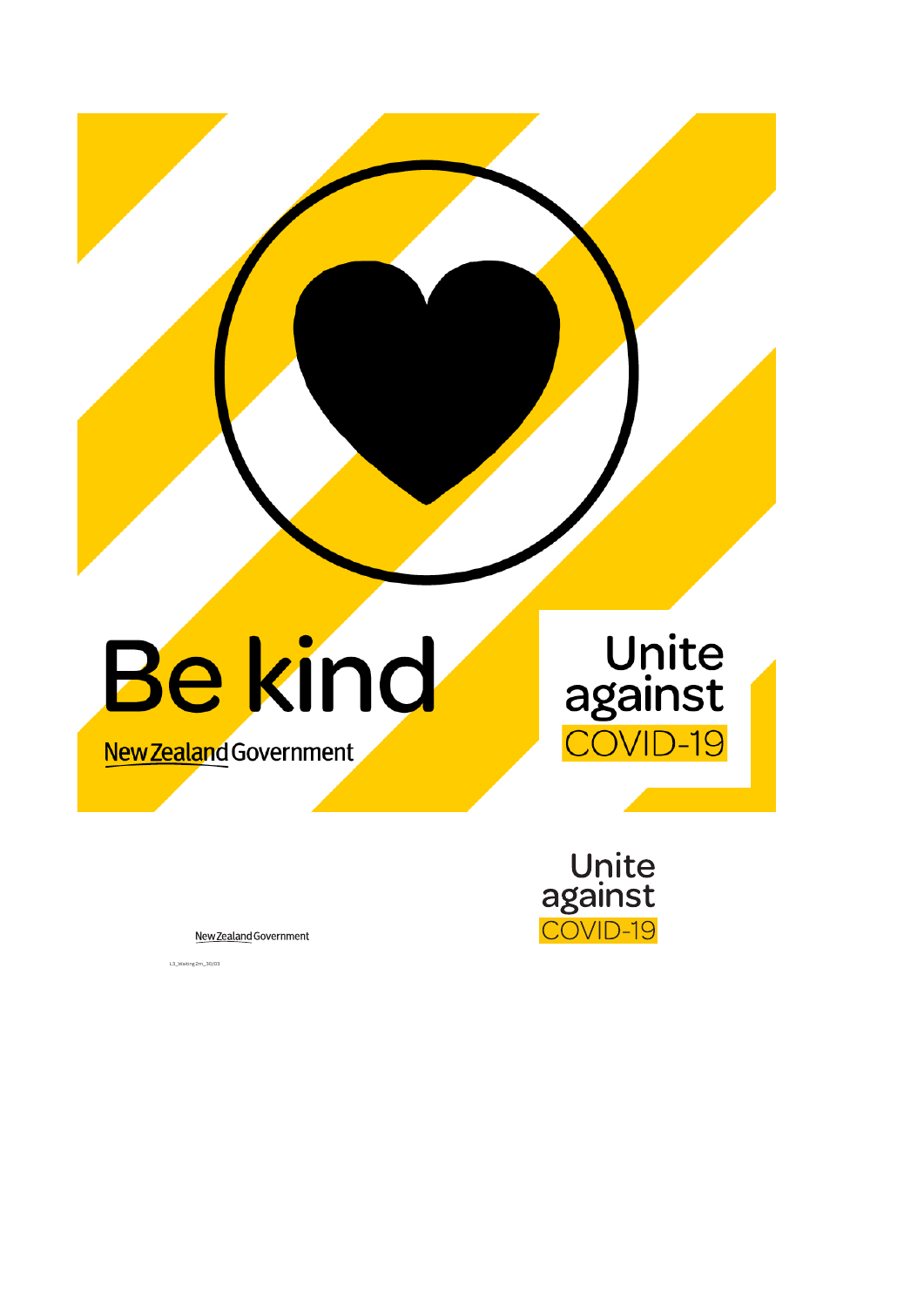

# Be kind

Please be patient with our staff and others, while we deliver this service for you.

## Thank you for your support.

New Zealand Government



L3\_Be Kind\_30/03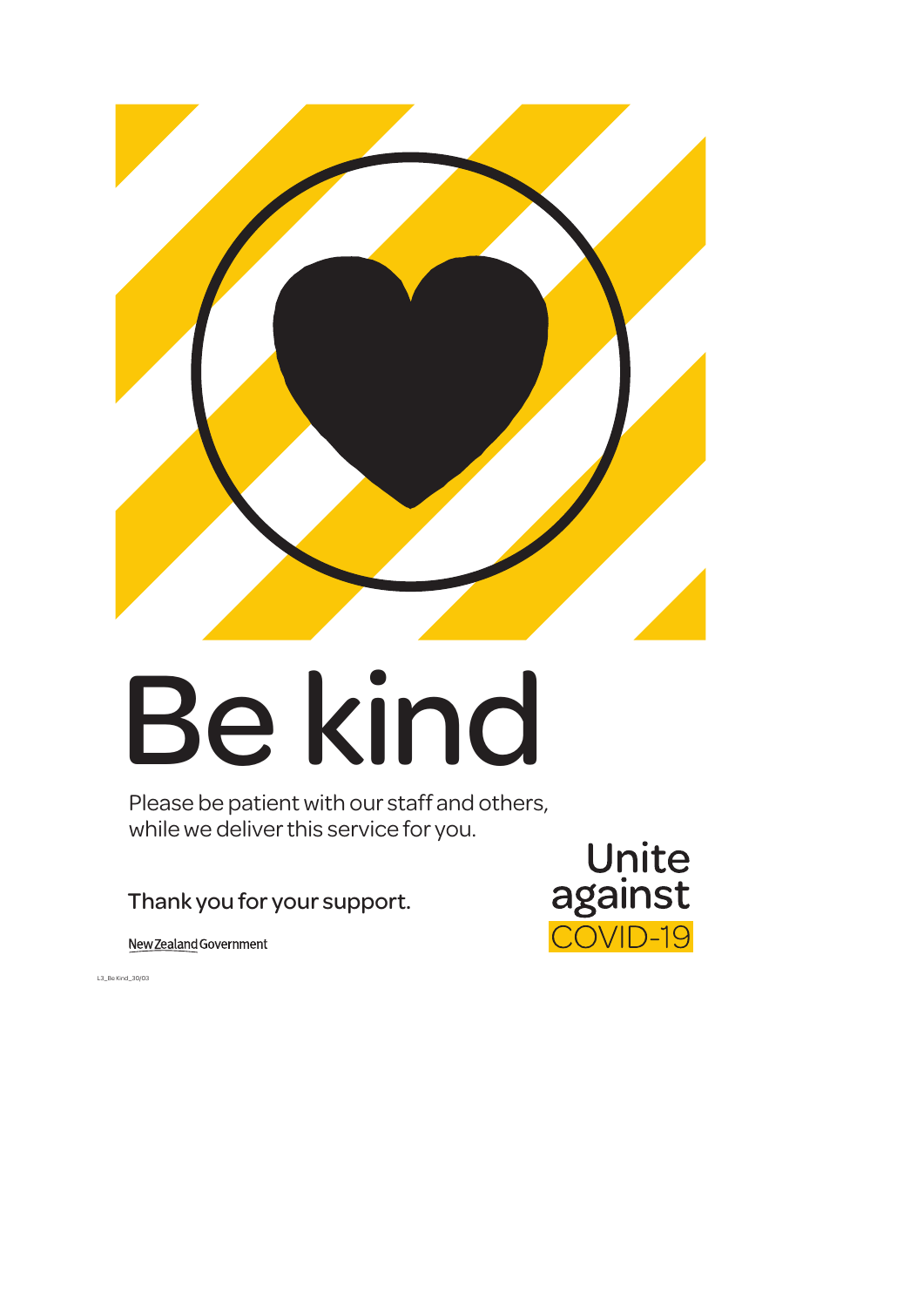

# Cough or sneeze into your elbow

It keeps the virus off your hands, so you won't spread it to other people and make them sick too.

Find out more at **Covid19.govt.nz**

Unite against **OVID-19** 

New Zealand Government